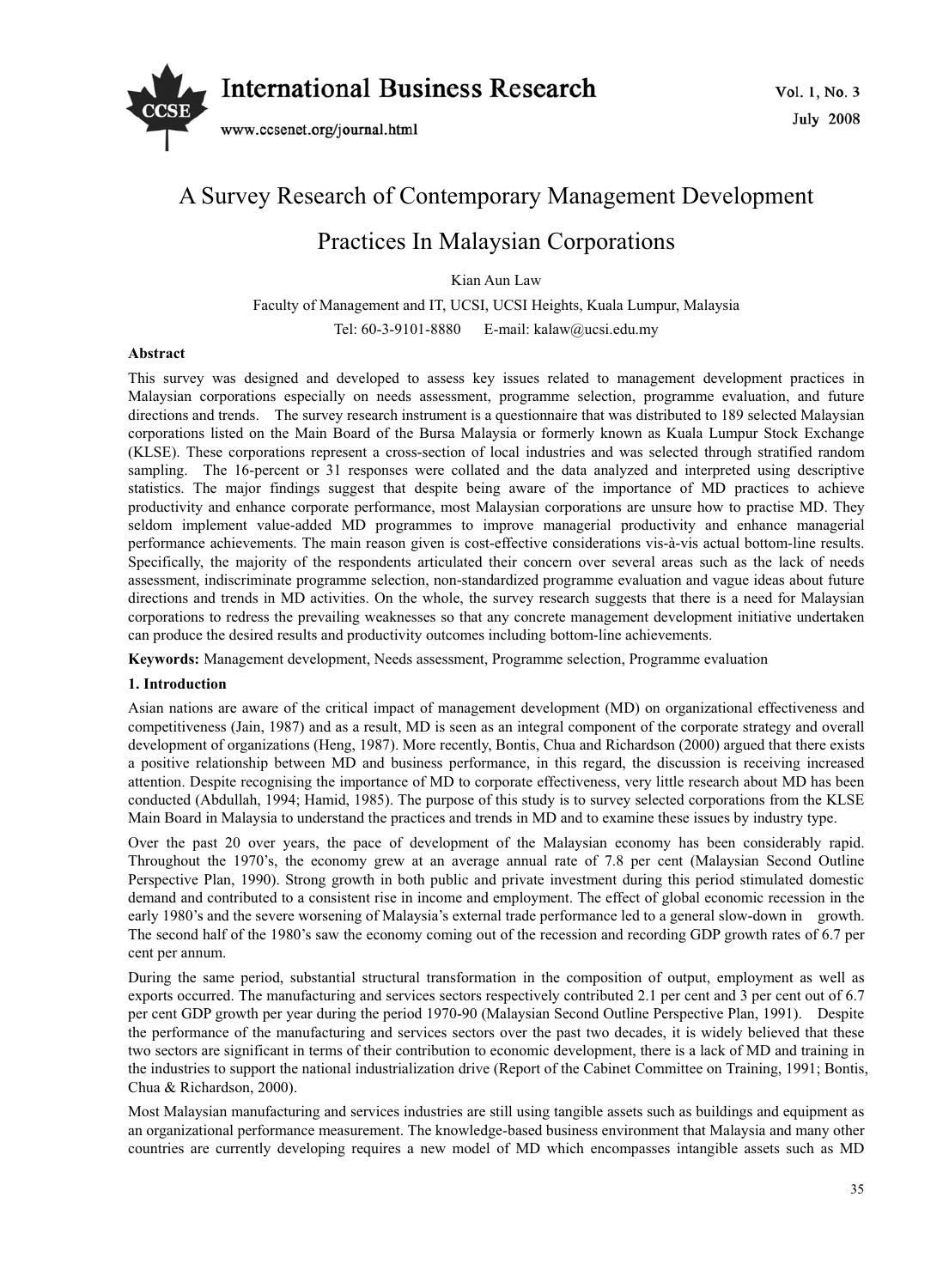practices that could help in establishing organizational competitiveness.

Very little research about MD has been conducted in Southeast Asian countries and none of the research has focused on what Malaysian organizations are currently doing in this field (Hamid, 1985; Hashim, Wafa & Sulaiman, 2003). In the West, a substantial portion of MD research has focused on training techniques (Hughey & Mussnug, 1997; Kaplan, Drath & Kofodimos, 1987; Vinten, 2000) and assessment of different approaches (Burke & Day, 1986; Garavan et al., 1995). However, very little research has focused on what organizations are currently doing in these areas including trends and issues (Saari et. al., 1988).

The purpose of this research is to survey current MD practices adopted by large Malaysian corporations in the manufacturing as well as services and trading sectors and to examine current MD issues and future trends. Specifically, the investigation focuses on topics such as training needs assessment, programmes selection, programme evaluation and future trends. The crucial role of MD in developing organizations has yet to be carefully examined in the Malaysian context. It is partly for this reason that this study was formulated to investigate contemporary MD practices of Malaysian corporations. It is hoped that the research findings would be able to throw some light on the emerging role and current MD practices in the Malaysian corporate sector.

More significantly, it is useful to know and understand the MD practices of the manufacturing and services sectors as it will provide insight into the overall picture of MD practices, particularly in the aspects of needs assessment, programme selection, programme evaluation and future trends. This information serving as a pedogogycal tool, would be useful to the management of organizations in Malaysia to improve their understanding of the importance and implementation of various aspects of MD practices.

Hence, to achieve the purpose and objectives of this study, an attempt is made to provide answers to the following research questions:

(1) What are the general MD practices of manufacturing, services and trading industries in Malaysia?

(2) Is there any relationship between MD practices and types of industries?

(3) What are the main perceived benefits when selecting MD approaches in manufacturing and services sectors in Malaysia?

(4) What are the trends and future directions of MD practices in the manufacturing and services sectors in Malaysia?

#### **2. Literature Review**

According to Taylor (1984), in order for corporate management to face the future challenges, their organizational success will require an all-out effort in every field of business management. He suggested that organizational development, especially MD, will have to play a more important role in a well-coordinated programme of organizational changes. MD practices need to be interlinked with corporate policies and strategies in order to ensure organizational effectiveness.

Taylor (1984) also emphasized that it is imperative to develop managers for strategic thinking and action. This emphasis on the emerging role of MD is in line with current developments in the field of human resource management.

In the local context, a survey conducted by Hamid (1985) reported that 60.4 per cent of employer-respondents from Malaysian companies acknowledged the importance of MD programmes. The respondents attributed the objectives of their MD programmes to efforts in improving job skills, productivity and efficiency as well as preparing for management succession. However, the findings were limited to the various types of company such as the sole proprietor, partnership, private and public limited companies and does not differentiate between manufacturing and services industries in terms of their MD practices.

The need for MD in the corporate sector is crucial. As Malaysia is basically an open economy, the corporate sector, especially investment in the manufacturing sector, is expected to grow at more than 65 per cent annually (Malaysian Second Outline Perspective Plan, 1991). It is in this economically promising scenario that there emerges the future role of MD in enhancing and sustaining corporate viability, profitability and excellence.

Roos et al. (1997) argued that managers develop organizational competence through education and development. Intellectual agility enables managers to think of innovative solutions to problems and issues. Similarly, Hudson (1993) and Bontis (1998) regarded MD as the basis for building corporate human capital and capability.

Apart from stressing MD as the key strategic mechanism for developing organizational and managerial competency and capability, Doyle (1994) stressed the importance of effective MD in terms of systematic needs assessment. He observed that MD needs analysis has been traditionally conducted in a piecemeal approach. This view is affirmed by Mumford (1993) who pointed out that needs analysis should be consistently reviewed and modified in response to changing situational contexts.

In their study on MD programme selection, Burgoyne and Stuart (1991) contended that MD programme selection is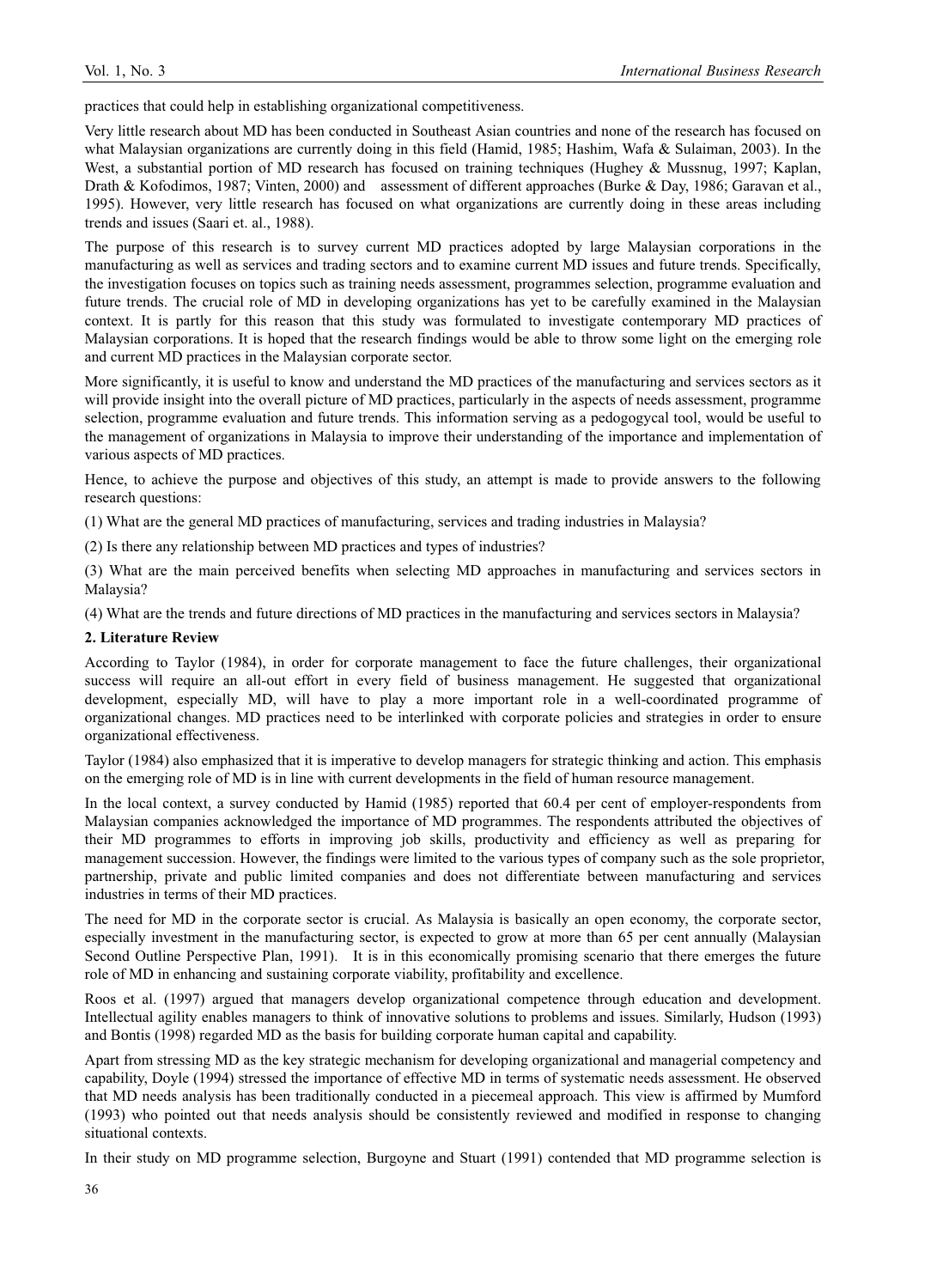viewed by practitioners simply as a way to choose a programme that matches its organizational objective and specific required content. Margerison (1991) found that MD programme selection had become a dynamic process and learner oriented rather than a static, product and instructor dominated. The studies illustrate the crucial need to examine the transfer of knowledge and behaviour of a MD programme to organizational work settings. In this context, Hogarth (1980), in his study on the effectiveness of MD on organizational performance identified six critical factors that affect the transfer of learning to the work place. They are  $(1)$  the support of the work environment;  $(2)$  the job itself;  $(3)$ organizational policy; (4) top management involvement and commitment; (5) organizational structure; and (6) economic situations.

In his study of programme evaluation, Mole (1996) advocated that evaluation should adopt a holistic perspective to the extent that how much of MD fits with the organizational needs and context. Smith (1993) affirmed that MD programme evaluation should integrate both internal and external organizational factors in order to be realigned with their learning, adaptation and renewal. In this regard, Brinkerhoff (1987) has proposed a six process model for evaluation purposes, namely, (1) evaluation of needs and objectives; (2) evaluation of design; (3) evaluation of operation; (4) evaluation of learning; (5) evaluation of usage and endurance of learning; and (6) evaluation of pay-off. Finally, Brinkerhoff's model assured a dynamic and interactive design by highlighting the multiple effects of MD and the recycling process of programme evaluation.

As there are many sources which have extensively reviewed the MD literature, the focus of this paper will be to examine the MD practices of large companies representing both the manufacturing and services industries in Malaysia.

#### **3. Methodology**

Given the important role KLSE Main Board listed companies play in the country's development, it was decided that the five major sectors, namely manufacturing, trading and services, construction and properties, finance and plantations be included in this study. As small companies might not practice MD, they were excluded from the research (Hamid, 1985). This study used a self-administered mailed-questionnaire that was sent to 189 out of 570 KLSE Main Board listed companies across industry types. Stratified random sampling was used to select the sample. Responses were obtained from 31 out of 189 companies giving a response rate of 16 per cent. These are responses with complete information indicated from the questionnaire. Partial or incomplete responses were rejected and not taken into consideration for the analysis. The respondents consisted of 15 manufacturing companies, 8 trading and services, 4 construction and properties, 2 financial and 2 plantation companies. Due to the small number of non-manufacturing and services respondents (i.e. construction and properties, financial and plantations), it was decided that services, construction and properties, financial and plantations companies be grouped together. Hence, the manufacturing companies will be referred to as M; trading and services, construction and properties, financial and plantations organizations will be referred to as S&T (services & trading).

The questionnaire consisted of 35 itemized questions. It contained four main parts that measured training needs assessment, programmes selection, programmes evaluation and future trends. The questions were fundamentally based on the study by Saari, Johnson, MacLaughlin and Zimmerle (1988) and had been adapted to suit the objectives and goals of this survey research.

The survey by Saari et al. (1988) focused on the practices and trends of 611 small to large US organizations having at least 1,000 employees in the field of MD. The study examined topics such as needs assessment, MD approaches, reasons for selecting MD programmes, evaluation of the programme and programme content based on the following programme: university residential, executive MBA, short-course and company-specific. The research found that only 27% of the organizations conducted needs assessment. Multiple MD approaches, especially on-the-job training was reported to be widely used. Programme content and manager's needs were the primary factors when selecting MD programmes. The majority of organizations do not evaluate programmes and most organizations cited strategic planning and managing people as the most important programme content which needs more attention in the future.

The questionnaire used in this survey focuses on four major MD approaches, namely, the university residential programme, executive MBA, short course and company specific programme type. The questionnaire was to be completed by a person responsible for human resource especially in matters regarding management development practices. Respondents were encouraged to ask questions about the purpose of the survey through the telephone in order to ensure that the meanings of the questions were clear and fully understood.

The survey was based on questions with response categories or structured questions which need definite answers such as yes or no and other open ended categories or unstructured questions which allow free expression of respondents' opinions. Descriptive statistics, mainly, percentages were used to reflect the contemporary situation of management development practices of industry-type and their approaches to management development. A high percentage of response suggest a high degree of agreement with the statements of the questionnaire.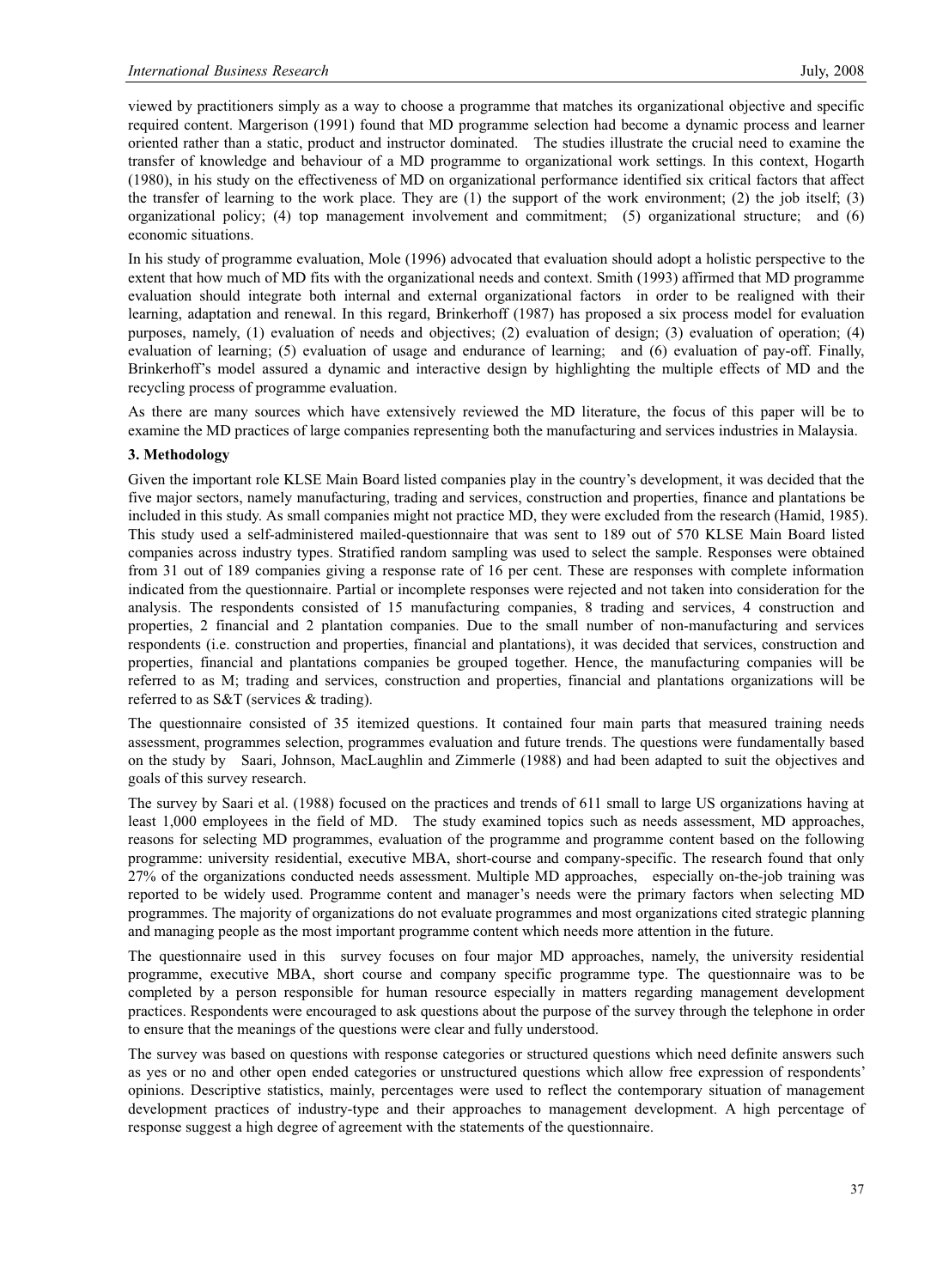## **4. Limitation of the Study**

This research is based solely on survey methodology. Although the survey was based on a randomly stratified sample across industry type, their overall response on MD practices may not necessarily be representative of other Malaysian organizations, for example, companies listed in the Second Board of KLSE and other small and medium size enterprises. In short, as the research is only confined to larger organizations (companies with 500 or more employees and a minimum paid-up capital of RM60 millions), the findings cannot be generalized to represent the experiences of small and medium size companies (organizations with lesser than 500 employees and lower than minimum paid-up capital of RM60 millions). However, the information and data obtained from the study can be useful as a source of reference for studies in similar industry sectors in developing countries.

The low response rate of 16% is a limitation that can only compound the biases of the research findings which are confined to only, the M and the S&T industries. A reason of low response rate could be because of the extensive questionnaire that requires a long time to answer that deter from more participation. However, a way to eliminate this bias is to include cross sectional sampling that covers more than just two-sector survey, such as involving samples of small, medium and large corporations across industry types in Malaysia, with better and more attractive questionnaire **instruments** 

This research mainly relies on observations, opinions and information provided by the respondents. In ascertaining the presence of MD, particularly the phases of needs assessment, programme selection and evaluation, there was no cost-benefit analysis made. This is because the data was analyzed without relating it to investment justification and rationale on MD practices. According to Garavan et al. (1995), MD should be presented as an activity that is able to fulfill a functional performance rationale with direct improvement on corporate benefits. The investment justification of MD will be made explicit considering the cost and benefits factors. Future research should remedy this limitation by addressing the issue in additional perspective.

When examining issues related to MD, it is suggested that future research should include SMEs (Small and Medium Size Enterprises) in order to create a more MD findings to Malaysian corporations in general. Thus, a large scale of survey should be conducted to include carefully selected samples of SMEs in order to understand the practices and trends in MD in Malaysian corporations.

In addition, it is also appropriate to conduct the similar research in the duration of every 5 years. This is suggested with the purpose to provide the most contemporary findings of MD in Malaysians corporations as current state of MD practices matters in terms of reflecting the mindsets of most organizational leadership.

Future research can also focus on governmental administrative development (besides private sector) by focusing the similar research merely on governmental organizations. As government is a focal point in business activities in Malaysia, it seems appropriate to have such research conducted to address the relevant developmental problems and issues in order to improve administrative effectiveness and efficiency.

#### **5. Result and Discussion**

This discussion is divided into four main parts namely, needs assessment, selection of programme, programme evaluation and future direction and trends.

#### *5.1 Needs Assessment*

The result shows that 83.8 per cent of the M and S&T firms have a management training and development policy. This figure as indicated in Table 1 suggests that firms do recognize the importance of MD policy as part of corporate activity. M firms appeared to have instituted MD policy slightly more than S&T. About 87 per cent of M firms and 81 per cent of S&T firms have a policy that requires managers to participate in formal MD programmes. The reason both industries recognize the importance of MD policy could be because it is vital in attracting, retaining and developing competent management personnel.

The findings suggest that firms may recognize the importance of MD and consider it as important as corporate priority other than profit achievement. As a policy is a statement of intention of the organizations to practice MD, it suggests that the corporations could have benefited at one time or another from MD practice.

Despite recognizing the importance of MD policy, the survey result shows that 90.4 per cent of all firms do not have needs analysis when it comes to MD practices. A total of 93.4 percent of M firms and 87.5 percent of S&T firms have no specific documented procedures or practices for determining developmental needs of their managerial people. See Table 2. These results are relatively high when compared to the USA where more than two-thirds of the largest companies conduct systematic needs assessment procedures (Saari et al, 1988).

In other words, there is still no existence of a systematic or structured MD needs assessment approach and procedure. The main reason behind the findings may be related to the absence of professional knowledge in MD planning and the failure and reluctance to allocate funds for MD in Malaysia due to limited knowledge in MD.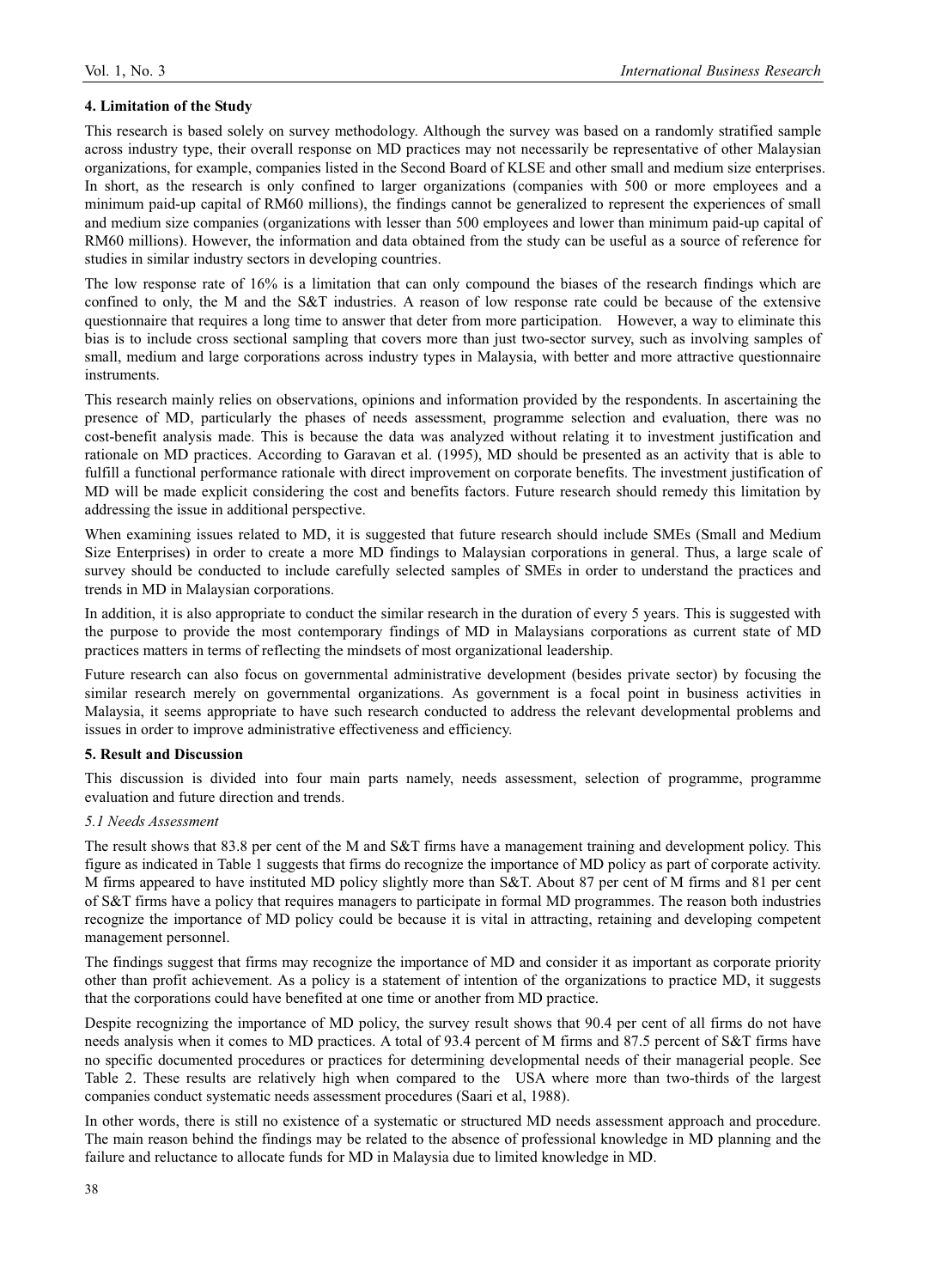The findings also suggest that it could be possible that new managers have yet to benefit from existing MD programmes. Some are also unaware that their companies have not conducted needs analysis and have yet to internalize the policy through the implementation of recommendations and translate it into practical terms for the organization.

Being a public listed organization, the respondent organizations could have conducted needs analysis for their MD programme. But the issue is more of a financial one rather than a human resource one as the public listed corporations are always being pressured to perform financially. The corporations may not be able to understand the relationship between the MD programmes and company performance.

In addition, there could be existing MD programmes which are taken for granted and perhaps, these MD programmes need to be overhauled in order to produce better financial and human resource results.

The comparison of these results provides an important insight that: while both M and S&T firms may be committed to MD through policies, they either disregard or fail to see the significance of integrating MD into their organizational strategic planning process. In other words, the corporations fail to recognize the strategic value of MD and are not well versed in establishing and implementing MD practices. It is suggested that there is a need for Malaysian corporations to change the perception of MD and learn to understand the strategic role of MD within their own organizations.

Table 3 shows that the companies have indicated their reliance on several sources of information which are based when considering needs of management training and development. The main sources are direct supervisors (93 per cent for M firms and 81 percent for S&T firms) and performance appraisal results (80 per cent for M firms and 75 per cent for S&T firms). 75 per cent of S&T firms use changes in work as a method while 73 per cent of M firms rely on the attendees themselves as sources of training and development needs. Other types of sources used by these companies are promotion decisions and previous programme results. Manpower planning, is the least important source of information with 40 per cent of M firms and 37 per cent of S&T firms using this method.

This study found that the reliance of companies on direct supervisors and performance appraisal results as sources of information is consistent with corporate management practices of developing economies. Ong (1987) suggested that coaching and supervising should be linked to performance appraisal reviews and results as these two are the synergistical elements of a performance management system.

It is suggested that as needs assessment determines the gap between the current and desired performance (Kaufmann & English, 1979), the absence of systematic and structured needs assessment will be a severe drawback to Malaysian organizations' MD efforts. Thus, the knowledge of needs assessment and analysis may help to reduce MD cost by placing the right candidates in the right programmes.

## *5.2 Selection of Programmes*

Table 4 shows the frequency of MD approaches for M and the S&T firms in percentages. It is worth nothing that M and S&T firms mainly rely on short-course and company-specific. A total of 80 per cent of M firms and 81 per cent of S&T firms chose short-course, while 73 per cent of M firms and 75 per cent of S&T firms selected company-specific programmes. Most Malaysian companies adopt the least formal MD approaches when compared to the more formal programmes. This is evident from the fact that only 26 per cent of M firms and 31 per cent of S&T firms used university residential and 33 per cent of M firms and 37 per cent of S&T firms chose executive MBA when considering their management development approaches. Whether a corporation employs MD approaches depends on the industry with both M's firms and S&T firms are most likely to have short-course and company-specific programme (73-81% across industry type) and less likely on residential university and Executive MBA (26-37% across industry type). Hence, it seemed that selection of MD approaches is dependent on the industry, in other words, the tendency of M firms and S&T firms when selecting the MD approaches are towards short-course and company-specific rather than the university residential and executive MBA.

However, the results seem to be contrary to the findings of Saari et al. (1988) which showed that formal educational programmes were the most popular among US organizations. Thus, it is suggested that formal developmental programmes which has proven very popular and useful in the West, is rarely used in Malaysia. This could be because of the shortage of the formal developmental programmes.

Malaysian M and S&T companies reported different reasons when selecting their MD approaches. Table 5 shows that the primary reasons indicated by M firms were to broaden the individual's perspective (54-80 % across approaches), a chance to interact with other executives (41-80% across approaches), to obtain state-of-the-art knowledge and skills (45-75% across approaches) and obtain general management education (45-80% across approaches).

The least indicated reason when considering developmental approaches was reward to the executives (20-36% across approaches). This was also found in Saari et al.'s (1988) study. Another less important reason indicated was to prepare individuals for their next job (25-41% across approaches)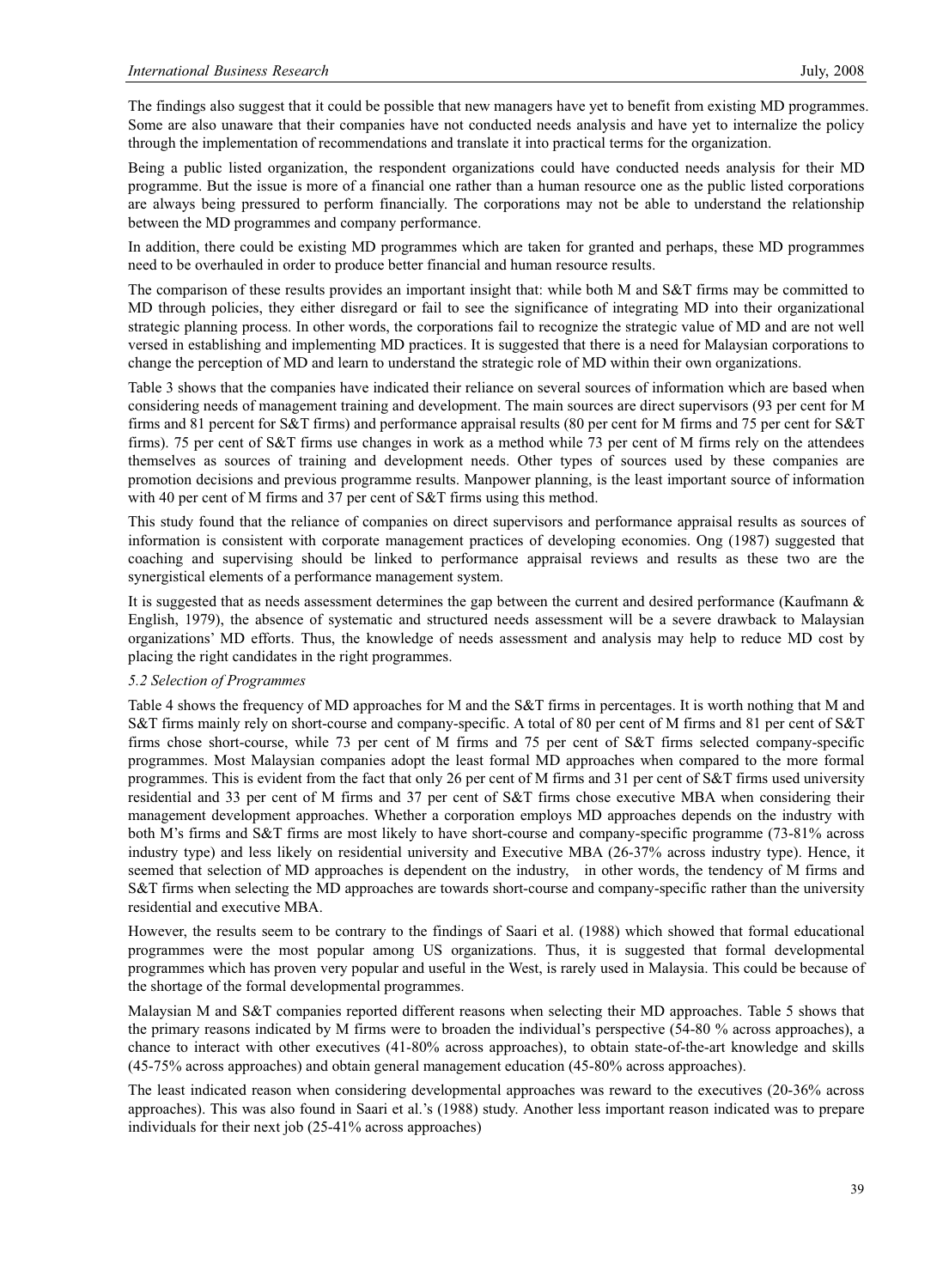It is worth noting that M firms reported that obtaining job-specific knowledge and skills was the primary reason when selecting short-course and company-specific developmental approaches. In this regard, short-course was indicated at 83 per cent and company-specific was indicated at 90 per cent. University residential and executive MBA was only indicated at 25 per cent and 20 per cent respectively. It is thus suggested that most Malaysian M companies opted for practical job related developmental activities rather than the formal MD programme.

This research also observed that M firms perceived that University residential and Executive MBA benefited most in terms of broadening the manager's perspective, providing a chance to interact with others and obtaining general management education. The percentages recorded were at 75% for University residential and 80% for Executive MBA for all three reasons. Another primary reason considered when selecting formal educational programmes was to obtain state-of-the-art knowledge and skills for their participants respectively at 75% for Universilty residential and 60% for Executive MBA.

As for the S&T firms (Table 6), their primary reasons for sending their managers to University residential and Executive MBA were to broaden their managers' perspectives and obtain state-of-the-art knowledge and skills. The percentages recorded at 80% and 83% respectively is relatively higher than M firms. When considering short-course and company-specific programme, the primary reasons were to obtain job-specific knowledge and skills, both at 84% and 83% respectively. This finding may reflect that the service and manufacturing sectors in Malaysia both put a similar emphasis on primary reasons when selecting the developmental approaches.

The perceived benefits when selecting MD approaches are shown in Table 7 (M firms) and Table 8 (S&T firms). The most important reasons indicated are program content (75-92% across approaches), the needs of participants (75-91% across approaches) and the effectiveness of the program (75-92% across approaches). There are major differences across approaches regarding the importance of program length (20-84% across approaches) and the program fees (25-83% across approaches). These five reasons are indicated as the most important factors when selecting and deciding on these developmental approaches. These results, in general, confirm with the findings of Saari et al. (1988)

#### *5.3 Programme Evaluation*

This research also shows that 93 per cent of M firms and 87 per cent of S&T firms have no systematic follow-up procedures for evaluating the effectiveness of MD programmes. When asked about the approach the organization uses to brief participants prior to attending the management development program, 86 per cent of M and 81% of S&T firms reported that participants are not generally briefed before attending the programme. It is worth noting that 80 per cent of M firms and 75 per cent of S&T firms have no feedback from the participants regarding their assessment of the programmes attended.

This suggests that Malaysian companies generally lack organizational skills in evaluating MD programme effectiveness. These results concur with the study by Trapnell (1984) stating that effective evaluation should be multi-dimensional, aiming for improvement both in program design and effect. In another words, the evaluation should adequately assess its context, input, process, product and the final impact of the programme.

#### **6. Future Directions and Trends**

When asked about the company's use of current MD approaches in the next five years, 75 per cent of M and 81 per cent of S&T firms expect an increase use. Table 9 and Table 10 show the main reasons both sectors gave for the increased usage of current MD approaches. They are the need to update managers on changing concepts/skills (75-83% across approaches for M firms and 60-69% across approaches for S&T firms), new corporate emphasis on MD (50-75% across approaches for M firms and 80-84% across approaches for S&T firms). However, S&T firms also reported more managers in their companies as a main reason for the increased use of MD approaches (40-75% across approaches).

When asked about management development content areas and specific topics that need additional emphasis in the next five years, for M's firms users of University residential and Executive MBA, the most frequently indicated topics are strategic planning (77%), managing human asset (66%) and decision making (55%). As for the short-course and company-specific programs, the emphasis is more on management and communication skills (65%) and IT knowledge  $(43%).$ 

Finally, this research also observed that for S&T firms, the topics that needed more emphasis for formal programs are strategic planning (54%) and managing change (63%). As for short-courses and company-specific programs, the emphasis is on job skills (52%) and computers technology (40%). These results are consistent with Mintzberg's (1980) management theory which indicate that formal education and development shape the knowledge of an individual (i.e. strategic planning, managing human assets and decision making) to develop conceptual skills whereas short-courses and tailored programs train organizational technical skills such as practical job skills and computer application knowledge.

## **7. Conclusion & Implications**

In conclusion, it appears that although Malaysian companies are conducting some aspects of MD, these efforts are still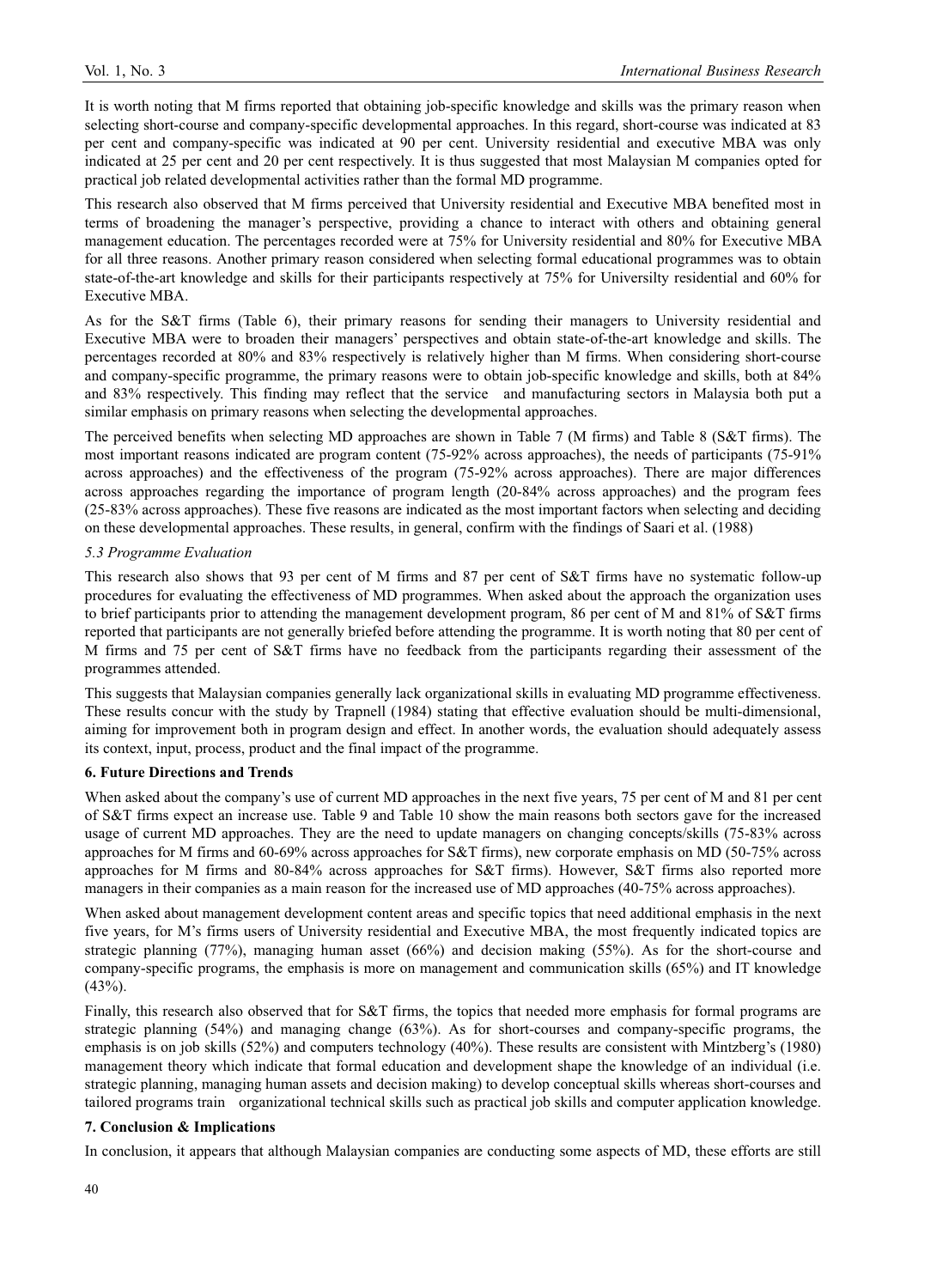remained weak and deficient particularly in terms of needs assessment, programme selection and programme evaluation. With increased awareness of industrial competitiveness, inadequeate needs assessment, programme selection and programme evaluation will make organizations vulnerable to pressures of competition. Both manufacturing and services sectors are very reactive to the overall process of organizational MD at upgrading the Malaysian managerial skills and capabilities.

Even though the findings suggest that M and S&T firms do have some awareness of the importance of MD practices, there is still much can be done to upgrade the knowledge of the entire MD process. If current attitudes among the Malaysian firms towards MD prevail, it could result in a gradual decline in overall organizational competitiveness as developing executives and managers is perceived as a key to organizational success and performance (Lees, 1992).

Thus, despite the difficulties that originate from negative attitude or lack of information about MD, adequate planning, implementation and follow-up of MD efforts of Malaysian companies could be established through consistent policy or initiative and implementation of MD programmes. It is suggested that systematic needs assessment, proper programme selection and effective programme evaluation should be practiced by the firms.

Proactive programme evaluation should focus on practical results and transference of knowledge and skill to the workplace. Kirkpatrick (1979), Vinten (2000) and Dikken and Hoeksema (2001), Mahieu and Stuart (2001), Kirkbride (2003) and Longenecker and Neubert (2003) argued that the most practical programme evaluation approach concentrated on effects of the application of learned concepts and information on the company. It is suggested that MD practices should be linked with other corporate activities (e.g. reengineering, organizational learning and knowledge management) to provide a clear perspective to organizations and managers about the practicality and application of learned knowledge and skills.

The findings of this study shed light on contemporary MD practices in Malaysia; the issues raised may be of value to both academics and practitioners in other developing countries. Deficient needs assessment, programme selection and programme evaluation need to be remedied. However, the increased use of MD approaches indicate a growing commitment among Malaysian firms to MD and suggest that companies are starting to concentrate on areas of MD practices.

#### **References**

Abdullah, W. A. (1994). Transnational corporations and human resource development. Personnel Review, vol.23, no.5, pp.50-69.

Bontis, N. (1998). Intellectual Capital: An exploratory study that develops measures and models. Management Decision, vol.36, no.2, pp.63-76.

Bontis, N., Chua, W. & Richardson, S. (2000). Intellectual capital and business performance in Malaysia industries. Journal of Intellectual Capital, vol.1, no.1, pp.85-100.

Brinkerhoff, R. O. (1987). Achieving Results from Training, Jossey-Bass, London.

Burgoyne, J. G. & Stuart, R. (1991). Teaching and Learning Methods in Management Development. Personnel Review, vol.20, no.3, pp.27-33.

Burke, M. J. & Day, R. R. (1986) A cumulative study of the effectiveness of managerial training. Journal of Applied Psychology, vol.71, pp.232-45.

Dikken, L. S. & Hoeksema, L. H. (2001). The palette of management development. Journal of Management Development, vol.20, no.2, pp.168-179.

Doyle, M. (1994). Organizational transformation and renewal: A case for reframing management development. Personnel Review, vol.24, no.6, pp.6-18.

Gavaran, T. N., Costine, P. & Heraty, N. (1995). The emergence of strategic human resource development. Journal of European Industrial Training, vol.19, no.10, pp.4-10.

Government of Malaysia. (1991). Report of the Cabinet Committee on Training: Training for Industrial Development, EPU/Ministry of Education, Rita/National Printing Department, Kuala Lumpur.

Government of Malaysia. (1991). The Second Outline Perspective Plan, 1990-2000, National Printing Department, Kuala Lumpur.

Hamid, A. A. (1985). Management Education in Malaysia. Journal of the Malaysian Institute of Management, vol.8, no.1, pp.77-94.

Hashim, M. K., Wafa, S. A. & Sulaiman, M. (2003). Strategic management in Malaysian SME's: An empirical assessment. Malaysian Management Review, vol.38, no.2, pp.28-38.

Heng, M. (1987). Developing Managers for Leadership: The New Imperative in J.H. Tan and P.S. You (Eds),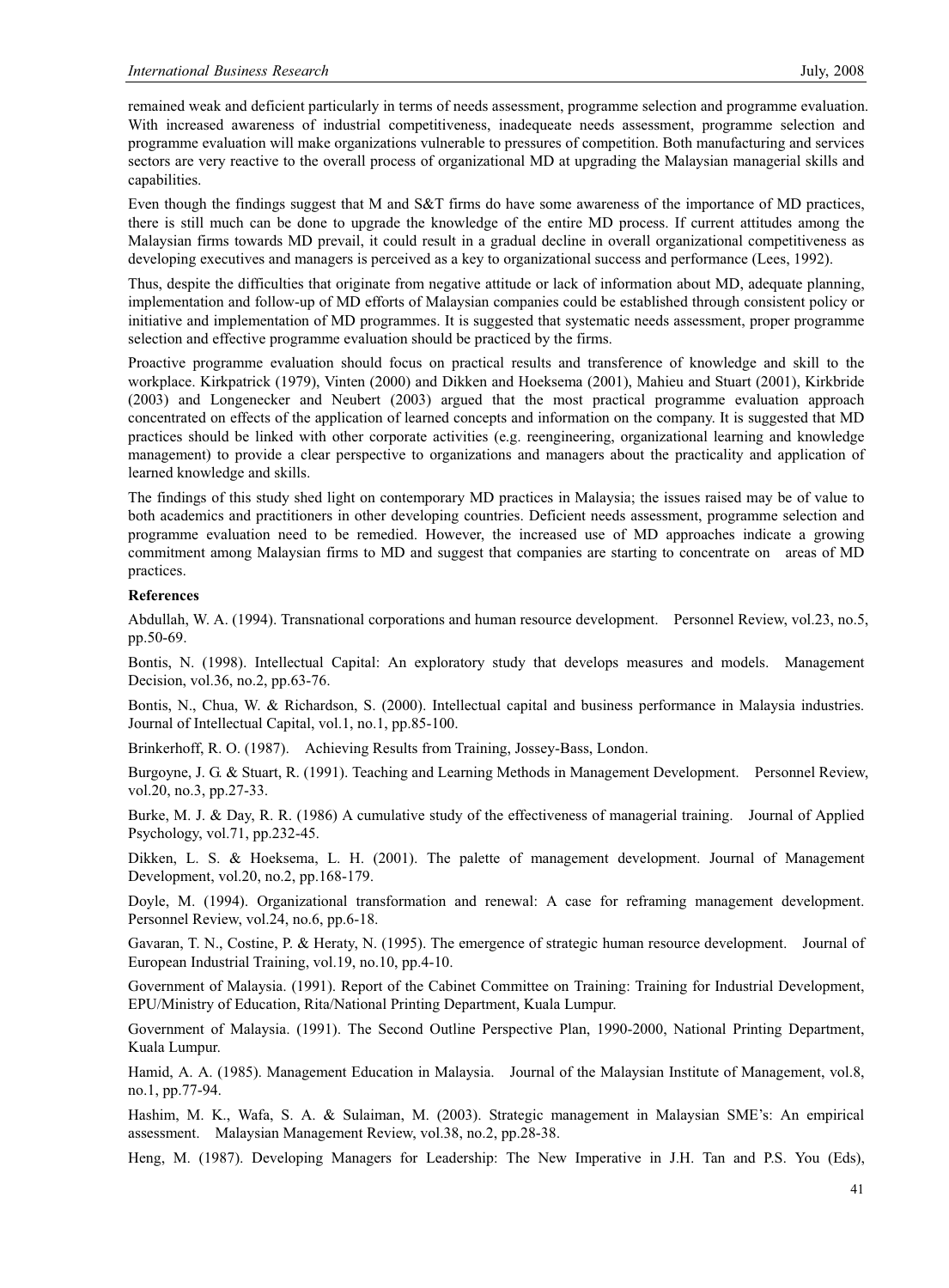Developing Managers in Asia, John Wesley, Singapore, pp.39-46.

Hogarth, R. (1980). Judgement and Choice, New York, John Wiley & Sons.

Hudson, W. (1993). Intellectual Capital: How to Build it, Enhance it, Use it, John Wiley, New York, NY.

Hughey, A. W. & Mussnug, K. J. (1997). Designing effective employees training programmes. Training for Quality, vol.5, no.2, pp.52-57.

Hussey, D. (1985). Implementing Corporate Strategy:Using Management Education and Training. Long Range Planning, vol.18, no.5, pp.28-37.

Jain, S. K. (1987). Management Education to the End of this Century: The Asian Scene in J.H. Tan and P.S. You (Eds), Developing Managers in Asia, John Wesley, Singapore, pp.11-26.

Kaplan, R. E., Drath, W. H. & Kofodimos, J.R. (1987). High hurdles: The challenge of executive self-development. The Academy of Management Executive, vol.1, pp.81-92.

Kaufmann, R. and English, F. (1979). Needs Assessment: Concept and Application. Educational Technology, Englewood Cliffs, NJ.

Kirkbride, P. S. (2003). Management development: in search of a new role?. Journal of Management Development, vol.22, no.2, pp.171-180.

Kirkpatrick, D. L. (1979). Techniques for evaluating training programs. Training and Development Journal, vol.33, pp.78-92.

Lees, S. (1992). Ten faces of management development. Journal of Management Development, vol.23, no.2, pp.89-105.

Longenecker, C. O. & Neubert, M. (2003). The management development needs of front-line managers: voices from the field. Career Development International, vol.8, no.4, pp.210-218.

Mahieu, C. & Stuart, S. (2001). Management development in Royal Dutch/Shell. Journal of Management Development, vol.20, no.2, pp.121-130.

Margerison, C. (1991). Making management development work, McGraw-Hill, Maidenhead.

Mintzberg, H. (1980). The Nature of Managerial Work, Prentice Hall, Englewood Cliffs, NJ.

Mole, G. (1996). The management training in industry in the UK. Human Resources Management Journal, vol.6, no.1, pp.19-26.

Mumford, A. (1993). Management Development: Strategies for Action, IPD, London.

Ong, T. W. (1987). Designing and Implementing Successful Management Training and Development Programmes in J.H.Tan and P.S.You (Eds), Developing Managers in Asia, John Wesley, Singapore, pp. 77-83.

Roos, G., Roos, J., Edvinsson, L. & Dragonetti, N. C. (1991). Intellectual Capital-Navigating in the New Business Landscape, NYU Press, New York.

Saari, L. M, Johnson, T. R., MacLaughlin, S. D. & Zimmerle, D. M. (1988). A survey of management training and education practices in US companies. Personnel Psychology, vol.41, pp.731-43.

Smith, A. (1993). Evaluation and effectiveness. Journal of Management Development, vol.12, no.1, pp.20-33.

Taylor, B. & Lippitt, G. (1984). Management Development and Training Handbook, McGraw-Hill, New York.

Trapnell, G. (1984). Putting the Evaluation Puzzle Together. Training and Development Journal, pp.90-92.

Vinten, G. (2000). Training in small-and-medium-sized enterprises. Industrial and Commercial Training, vol.32, no.1, pp.9-14.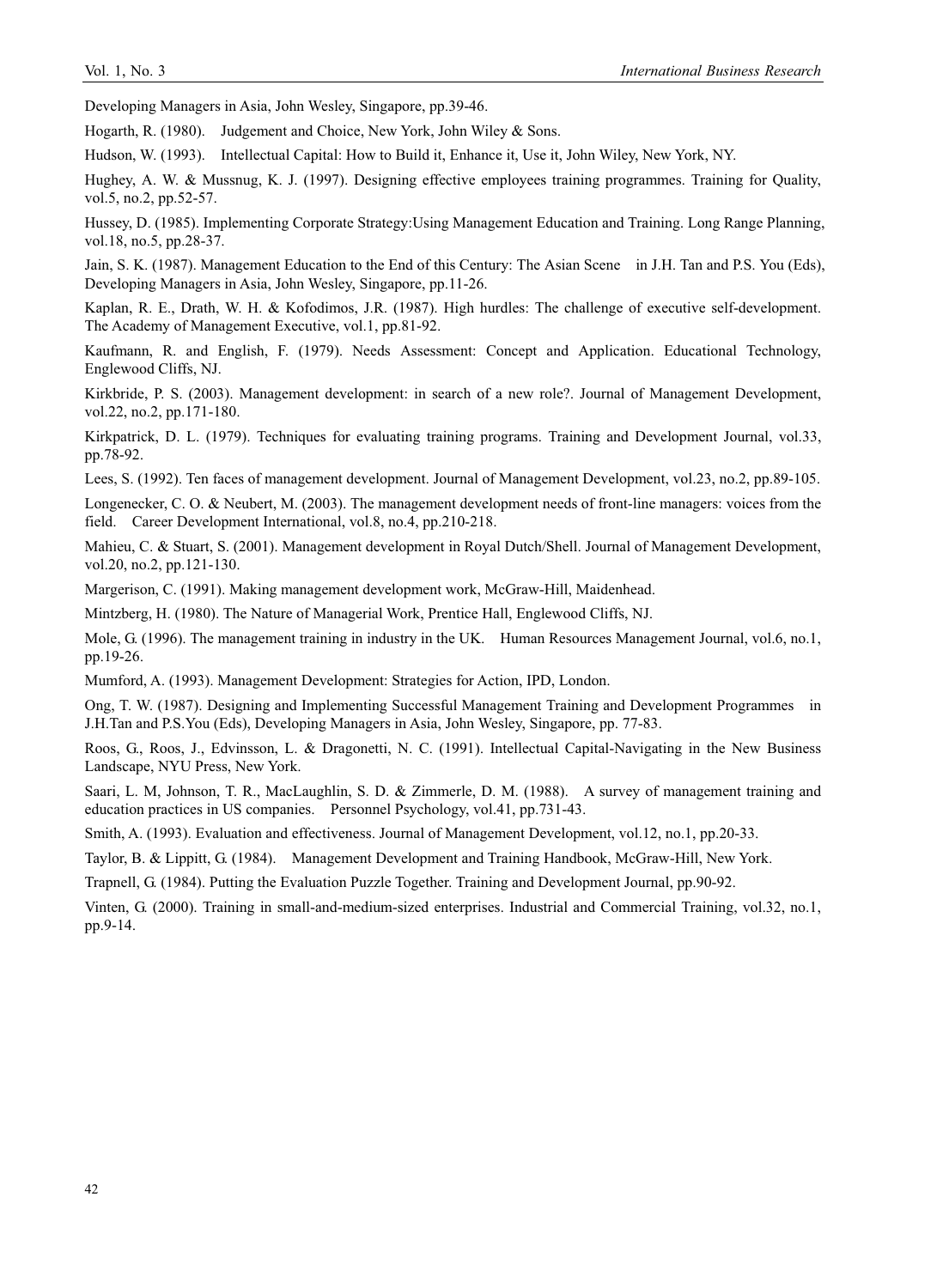|  | Table 1. Industry Type and Management Development Policy |  |  |
|--|----------------------------------------------------------|--|--|
|  |                                                          |  |  |

| Does your company have a policy that requires managers to participate in formal management<br>development programmes? |                |                |       |  |  |
|-----------------------------------------------------------------------------------------------------------------------|----------------|----------------|-------|--|--|
|                                                                                                                       | N <sub>0</sub> | Yes            | Total |  |  |
| M                                                                                                                     | $2(13.4)^a$    | $13(86.6)^a$   | 15    |  |  |
| Percentage                                                                                                            | 6.5            | 41.9           | 48.4  |  |  |
| S & T                                                                                                                 | $3(18.7)^{a}$  | $13(81.3)^{a}$ | 16    |  |  |
| Percentage                                                                                                            | 9.7            | 41.9           | 51.6  |  |  |
| Total                                                                                                                 | 5              | 26             | 31    |  |  |
| Percentage                                                                                                            | 16.2           | 83.8           | 100   |  |  |

Note: <sup>a</sup> numbers in parentheses are the percentages of the total which the numbers represent.

M= Manufacturing firms

S&T= Services & trading firms

## Table 2. Industry Type and Needs Analysis

| Does your company have documented procedures or practices for determining the management<br>development needs for managers (i.e., for conducting a needs analysis?) |                |               |       |  |
|---------------------------------------------------------------------------------------------------------------------------------------------------------------------|----------------|---------------|-------|--|
|                                                                                                                                                                     | No.            | <b>Yes</b>    | Total |  |
| M                                                                                                                                                                   | $14(93.4)^{a}$ | $1(6.6)^a$    | 15    |  |
| Percentage                                                                                                                                                          | 45.2           | 3.2           | 48.4  |  |
| S & T                                                                                                                                                               | $14(87.5)^{a}$ | $2(12.5)^{a}$ | 16    |  |
| Percentage                                                                                                                                                          | 45.2           | 6.4           | 51.6  |  |
| Total                                                                                                                                                               | 28             | 3             | 31    |  |
| Percentage                                                                                                                                                          | 90.4           | 9.6           | 100   |  |

Note: <sup>a</sup> numbers in parentheses are the percentages of the total which the numbers represent.

M=Manufacturing firms

S&T=Services & trading firms

Table 3. Sources of information about management development needs as indicated by M and S&T firms

| Source                        | $M(\%)$ | $S&T(\%)$ |
|-------------------------------|---------|-----------|
| Supervisors                   | 93      | 81        |
| Change requirement            | 66      | 75        |
| Trainees themselves           | 73      | 62        |
| Performance appraisal results | 80      | 75        |
| Promotion decisions           | 46      | 68        |
| Previous programmes result    | 66      | 68        |
| Manpower planning             | 40      | 37        |
|                               |         |           |

Note:

M=Manufacturing firms

S&T=Services & Trading firms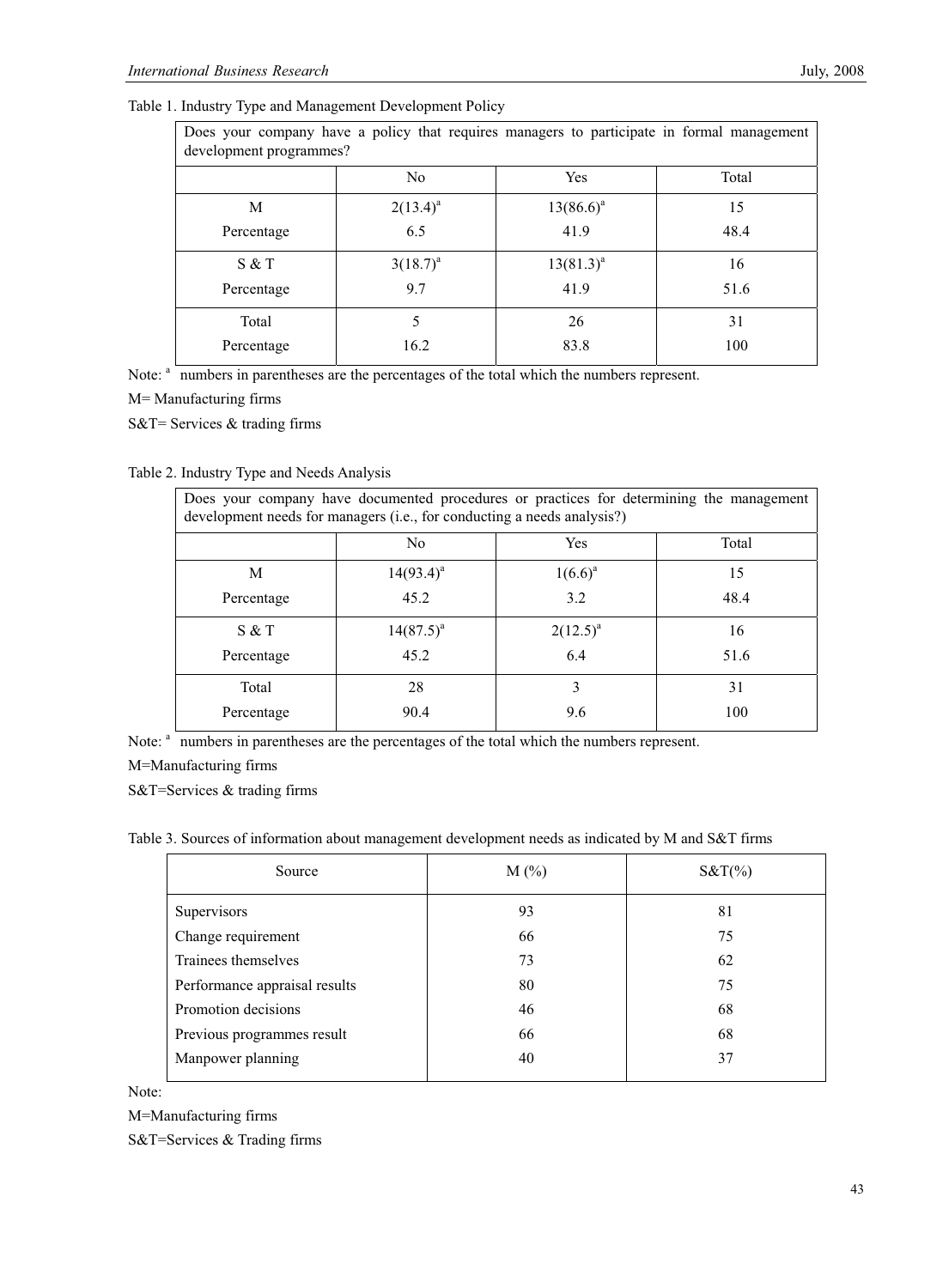| Table 4. Most prominent management development approaches in M and S&T firms |  |  |
|------------------------------------------------------------------------------|--|--|
|                                                                              |  |  |

| $M(\%)$ | $S&T(\%)$ |
|---------|-----------|
| 26      | 31        |
| 33      | 37        |
| 80      | 81        |
| 73      | 75        |
|         |           |

Note:  $M =$ Manufacturing firms

S&T=Services & Trading firms

n=31

| Table 5. Perceived benefit indicated as primary importance when selecting management development approaches by M |  |  |
|------------------------------------------------------------------------------------------------------------------|--|--|
| firms                                                                                                            |  |  |

| Reasons                                       | University<br>Residential    | Executive<br><b>MBA</b> | Short-<br>Course | Company-<br>Specific |
|-----------------------------------------------|------------------------------|-------------------------|------------------|----------------------|
|                                               | $(\%)$                       | $(\%)$                  | $(\%)$           | $(\%)$               |
| Broaden the individual's<br>perspective       | 75                           | 80                      | 58               | 54                   |
| Chance to interact with<br>other executives   | 75                           | 80                      | 41               | 45                   |
| Obtain job-specific<br>knowledge / skills     | 25                           | 20                      | 83               | 90                   |
| Obtain state of the art<br>knowledge / skills | 75                           | 60                      | 50               | 45                   |
| Reward to the<br>executives                   | 25                           | 20                      | 33               | 36                   |
| Prepare individual for<br>next job            | 25                           | 40                      | 41               | 36                   |
| Obtain general management<br>education        | 75                           | 80                      | 50               | 45                   |
| Cost-effective relative to<br>other programs  |                              |                         | 41               | 54                   |
| Obtain quality instruction                    | $\qquad \qquad \blacksquare$ |                         | 33               | 45                   |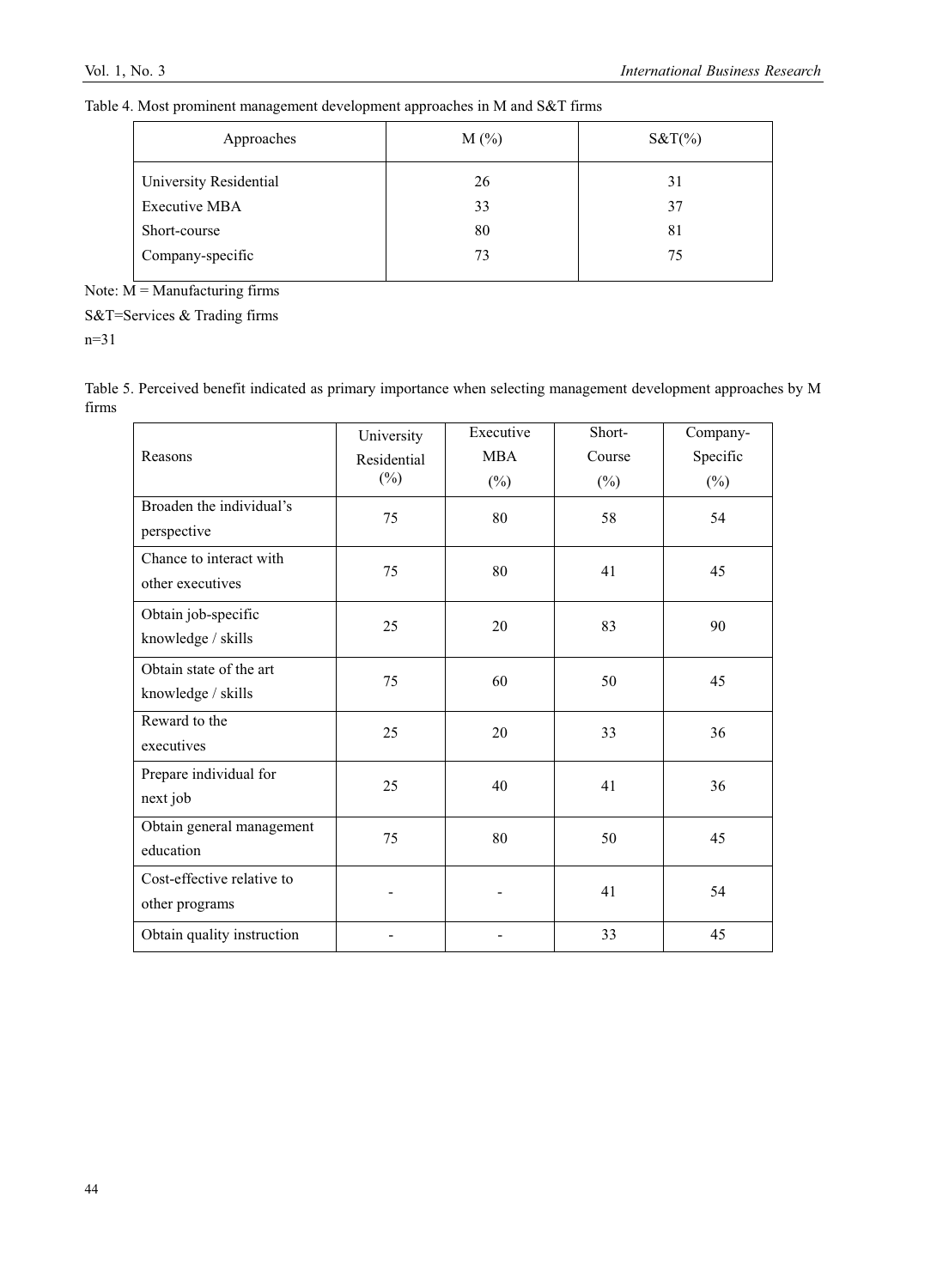|                            | University  | Executive | Short- | Company- |
|----------------------------|-------------|-----------|--------|----------|
| Reasons                    | Residential | MBA       | Course | Specific |
|                            | $(\%)$      | $(\%)$    | $(\%)$ | $(\%)$   |
| Broaden the individual's   | 80          | 83        | 61     | 58       |
| perspective                |             |           |        |          |
| Chance to interact with    | 60          | 66        | 38     | 41       |
| other executives           |             |           |        |          |
| Obtain job-specific        | 20          | 16        | 84     | 83       |
| knowledge / skills         |             |           |        |          |
| Obtain state of the art    | 80          | 83        | 46     | 50       |
| knowledge / skills         |             |           |        |          |
| Reward to the              | 20          | 16        | 30     | 33       |
| executives                 |             |           |        |          |
| Prepare individual for     |             |           | 23     | 25       |
| next job                   |             |           |        |          |
| Obtain general management  | 40          | 66        | 38     | 50       |
| education                  |             |           |        |          |
| Cost-effective relative to |             | 16        | 46     | 41       |
| other programs             |             |           |        |          |
| Obtain quality instruction | 20          |           | 30     | 33       |

Table 6. Perceived benefit indicated as primary importance when selecting management development approaches by S&T firms

Table 7. Perceived benefits when selecting management development approaches by M firms

|                                           |             | Approaches |        |          |
|-------------------------------------------|-------------|------------|--------|----------|
| Reasons                                   | University  | Executive  | Short- | Company- |
|                                           | residential | <b>MBA</b> | course | specific |
|                                           | $(\%)$      | $(\%)$     | $(\%)$ | $(\%)$   |
| Program content                           | 75          | 80         | 91     | 90       |
| Program fees                              | 25          | 20         | 66     | 72       |
| Program length                            | 25          | 20         | 75     | 81       |
| Other participants/companies<br>enrolled  | 25          | 20         | 33     | 36       |
| Needs of participants                     | 75          | 80         | 91     | 90       |
| Regional convenience                      | 50          | 40         | 58     | 63       |
| Program effectiveness                     | 75          | 80         | 91     | 90       |
| Reputation of program                     | 75          | 80         | 66     | 81       |
| Reputation of organization/<br>university | 50          | 40         | 50     | 54       |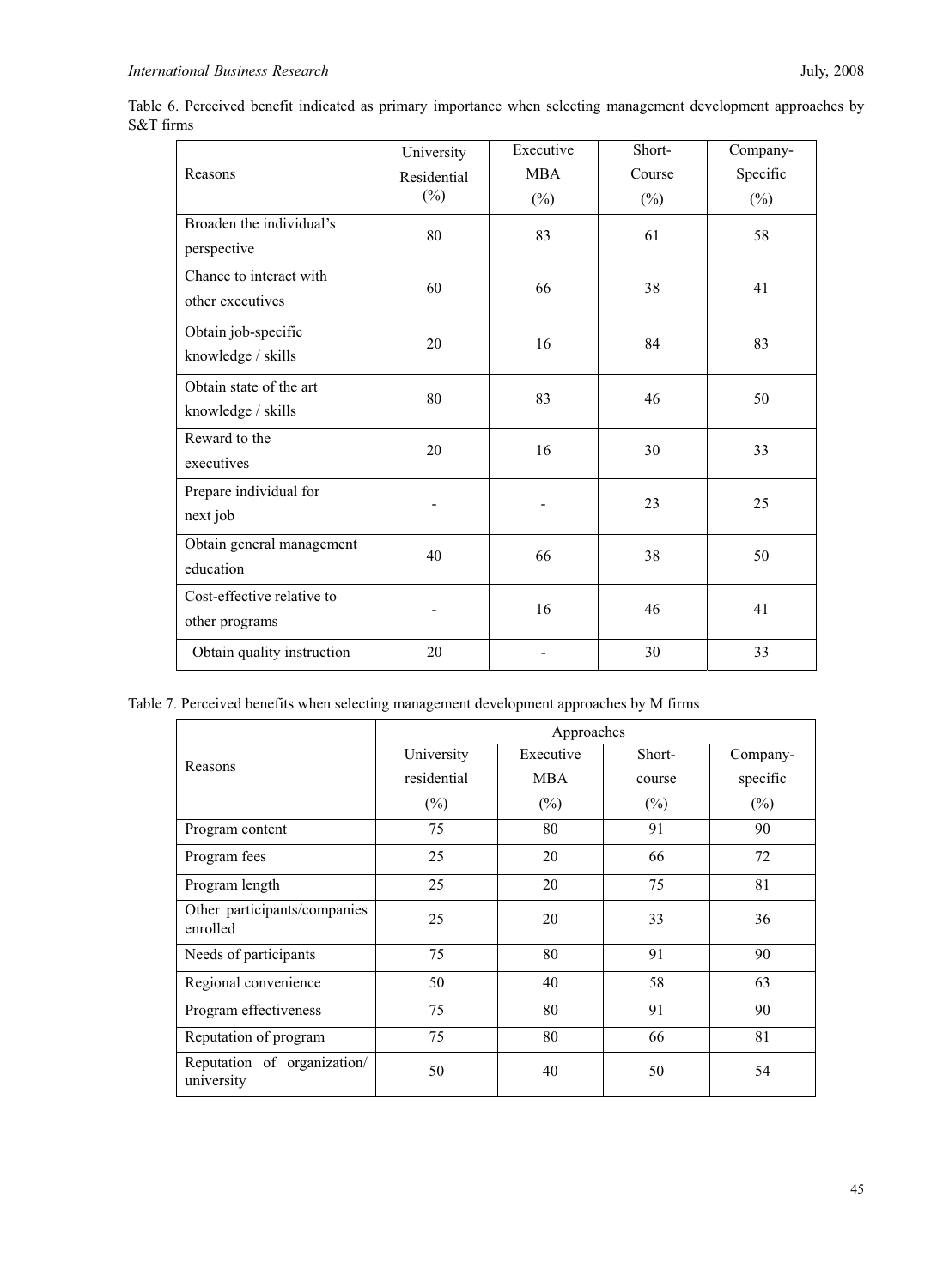|                                                 | Approaches     |           |        |          |  |  |
|-------------------------------------------------|----------------|-----------|--------|----------|--|--|
| Reasons                                         | University     | Executive | Short- | Company- |  |  |
|                                                 | residential    | MBA       | course | specific |  |  |
|                                                 | $(\%)$         | $(\%)$    | $(\%)$ | $(\%)$   |  |  |
| Program content                                 | 80             | 83        | 92     | 91       |  |  |
| Program fees                                    | 40             | 50        | 76     | 83       |  |  |
| Program length                                  | 20             | 33<br>84  |        | 75       |  |  |
| participants/companies<br>Other<br>enrolled     | 20             | 50<br>23  |        | 25       |  |  |
| Needs of participants                           | 83<br>80<br>84 |           |        | 91       |  |  |
| Regional convenience                            | 40             | 50        |        | 33       |  |  |
| Program effectiveness                           | 80             | 83        |        | 91       |  |  |
| Reputation of program                           | 60             | 66        | 53     | 58       |  |  |
| organization/<br>Reputation<br>of<br>university | 40             | 50        | 46     | 50       |  |  |

|  | Table 8. Perceived benefits when selecting management development approaches by S&T firms |  |  |
|--|-------------------------------------------------------------------------------------------|--|--|
|  |                                                                                           |  |  |

Table 9. Major reasons given by M firms for increased management development by approaches in the next five years

|                                                          | Approaches  |            |        |          |  |
|----------------------------------------------------------|-------------|------------|--------|----------|--|
| Reasons                                                  | University  | Executive  | Short- | Company- |  |
|                                                          | residential | <b>MBA</b> | course | specific |  |
|                                                          | $(\%)$      | $(\%)$     | $(\%)$ | $(\%)$   |  |
| More managers in                                         | 25          | 40         | 41     | 45       |  |
| our company                                              |             |            |        |          |  |
| Program quality improving                                | 25          | 20         | 25     | 27       |  |
| Need to update managers<br>on changing concepts / skills | 75          | 80         | 83     | 81       |  |
| New corporate emphasis or<br>management development      | 50          | 60         | 75     | 72       |  |
| Program becoming more<br>cost-effective                  | $\Omega$    | $\theta$   | 16     | 27       |  |